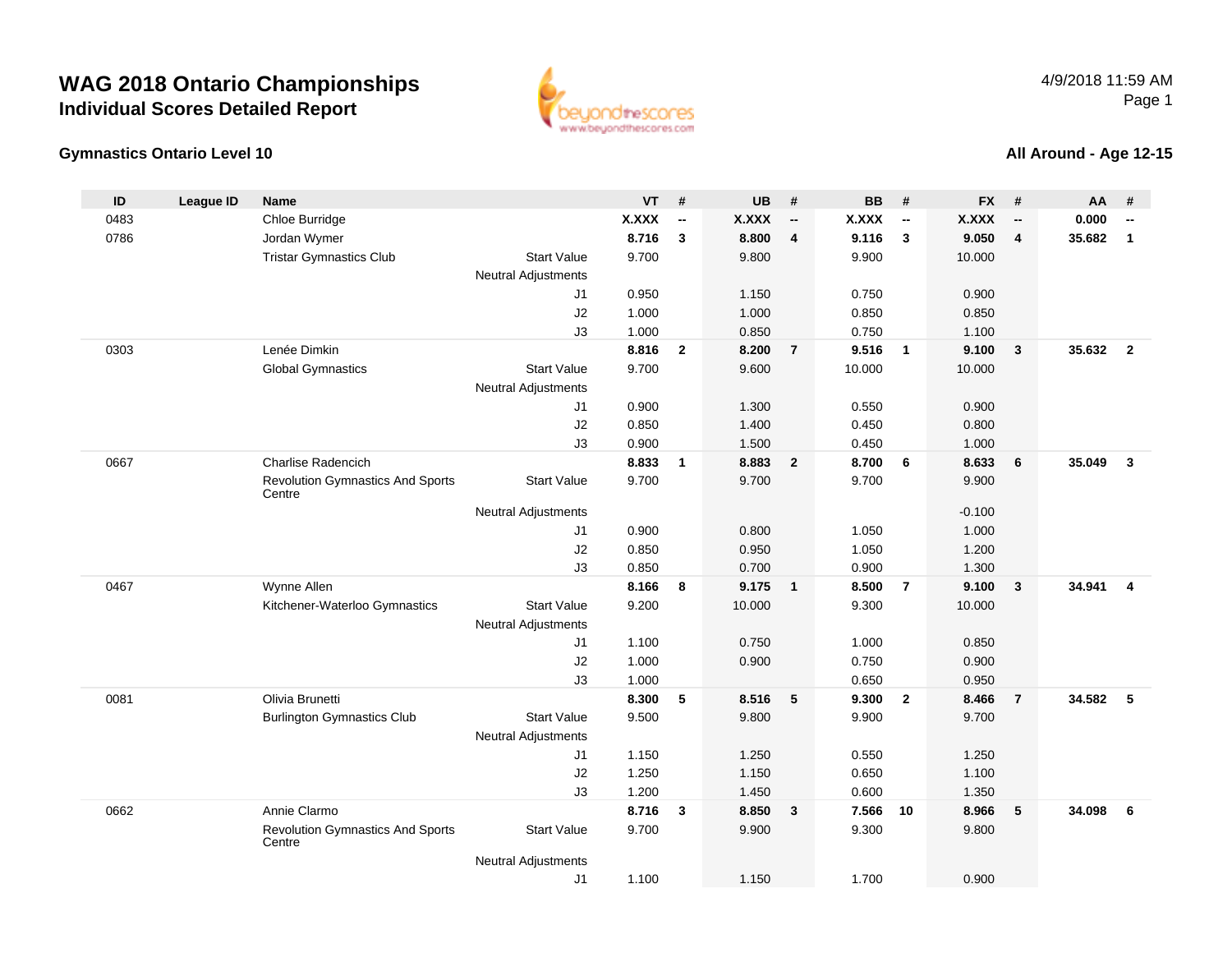

|      |                              | J2                         | 0.900 |                | 1.050  |    | 1.700    |                | 0.850  |                |           |                |
|------|------------------------------|----------------------------|-------|----------------|--------|----|----------|----------------|--------|----------------|-----------|----------------|
|      |                              | J3                         | 0.950 |                | 0.950  |    | 1.800    |                | 0.750  |                |           |                |
| 0503 | Mikayla Kis                  |                            | 8.300 | 5              | 6.983  | 12 | 8.500    | $\overline{7}$ | 9.400  | $\overline{1}$ | 33.183    | $\overline{7}$ |
|      | Manjak's Gymnastics          | <b>Start Value</b>         | 9.500 |                | 9.600  |    | 9.600    |                | 10.000 |                |           |                |
|      |                              | <b>Neutral Adjustments</b> |       |                |        |    |          |                |        |                |           |                |
|      |                              | J1                         | 1.200 |                | 2.800  |    | 1.000    |                | 0.600  |                |           |                |
|      |                              | J2                         | 1.200 |                | 2.400  |    | 1.150    |                | 0.550  |                |           |                |
|      |                              | J3                         | 1.200 |                | 2.650  |    | 1.150    |                | 0.650  |                |           |                |
| 0313 | Lily Sihapanya               |                            | 8.716 | $\mathbf{3}$   | 8.183  | 8  | 8.266    | 8              | 7.900  | 11             | 33.065    | 8              |
|      | <b>Global Gymnastics</b>     | <b>Start Value</b>         | 9.500 |                | 9.600  |    | 9.300    |                | 9.700  |                |           |                |
|      |                              | <b>Neutral Adjustments</b> |       |                |        |    |          |                |        |                |           |                |
|      |                              | J1                         | 0.800 |                | 1.350  |    | 1.000    |                | 1.800  |                |           |                |
|      |                              | J2                         | 0.750 |                | 1.600  |    | 1.100    |                | 1.650  |                |           |                |
|      |                              | J3                         | 0.800 |                | 1.300  |    | 1.000    |                | 1.950  |                |           |                |
| 0218 | <b>Skylar Ellis</b>          |                            | 8.483 | 4              | 6.200  | 13 | 9.000    | $\overline{4}$ | 9.133  | $\overline{2}$ | 32.816    | 9              |
|      | <b>Futures Gymnastics</b>    | <b>Start Value</b>         | 9.700 |                | 9.000  |    | 9.900    |                | 10.000 |                |           |                |
|      |                              | <b>Neutral Adjustments</b> |       |                |        |    |          |                |        |                |           |                |
|      |                              | J1                         | 1.350 |                | 2.800  |    | 1.000    |                | 0.900  |                |           |                |
|      |                              | J2                         | 1.100 |                | 3.100  |    | 0.800    |                | 0.800  |                |           |                |
|      |                              | J3                         | 1.200 |                | 2.500  |    | 0.900    |                | 0.900  |                |           |                |
| 0173 | Justice Balfour              |                            | 8.233 | $\overline{7}$ | 7.566  | 10 | 8.716    | $\sqrt{5}$     | 7.983  | 9              | 32.498    | 10             |
|      | East York Gymnastics         | <b>Start Value</b>         | 9.500 |                | 9.200  |    | 9.800    |                | 9.600  |                |           |                |
|      |                              | <b>Neutral Adjustments</b> |       |                |        |    |          |                |        |                |           |                |
|      |                              | J1                         | 1.400 |                | 1.600  |    | 1.200    |                | 1.700  |                |           |                |
|      |                              | J2                         | 1.200 |                | 1.800  |    | 1.050    |                | 1.400  |                |           |                |
|      |                              | J3                         | 1.200 |                | 1.500  |    | 1.000    |                | 1.750  |                |           |                |
| 0007 | <b>Hayley Perkins</b>        |                            | 7.583 | 10             | 8.500  | 6  | 7.750    | $\overline{9}$ | 7.933  | 10             | 31.766    | 11             |
|      | <b>Adrenaline Gymnastics</b> | <b>Start Value</b>         | 9.500 |                | 10.000 |    | 9.300    |                | 9.600  |                |           |                |
|      |                              | Neutral Adjustments        |       |                |        |    |          |                |        |                |           |                |
|      |                              | J1                         | 1.950 |                | 1.350  |    | 1.700    |                | 1.900  |                |           |                |
|      |                              | J2                         | 1.800 |                | 1.600  |    | 1.500    |                | 1.400  |                |           |                |
|      |                              | J3                         | 2.000 |                | 1.550  |    | 1.450    |                | 1.700  |                |           |                |
| 0508 | Maya Peters                  |                            | 7.900 | 9              | 8.100  | 9  | 7.133 12 |                | 8.400  | 8              | 31.533 12 |                |
|      | Manjak's Gymnastics          | <b>Start Value</b>         | 9.500 |                | 9.100  |    | 9.800    |                | 9.700  |                |           |                |
|      |                              | <b>Neutral Adjustments</b> |       |                |        |    |          |                |        |                |           |                |
|      |                              | J1                         | 1.500 |                | 1.000  |    | 2.700    |                | 1.400  |                |           |                |
|      |                              | J2                         | 1.800 |                | 1.150  |    | 2.600    |                | 1.100  |                |           |                |
|      |                              | J3                         | 1.500 |                | 0.850  |    | 2.700    |                | 1.400  |                |           |                |
| 0208 | Vanessa Bryk                 |                            | 8.250 | 6              | 7.533  | 11 | 7.183    | 11             | 6.650  | 12             | 29.616    | 13             |
|      | <b>Futures Gymnastics</b>    | <b>Start Value</b>         | 9.500 |                | 9.500  |    | 9.700    |                | 9.500  |                |           |                |
|      |                              |                            |       |                |        |    |          |                |        |                |           |                |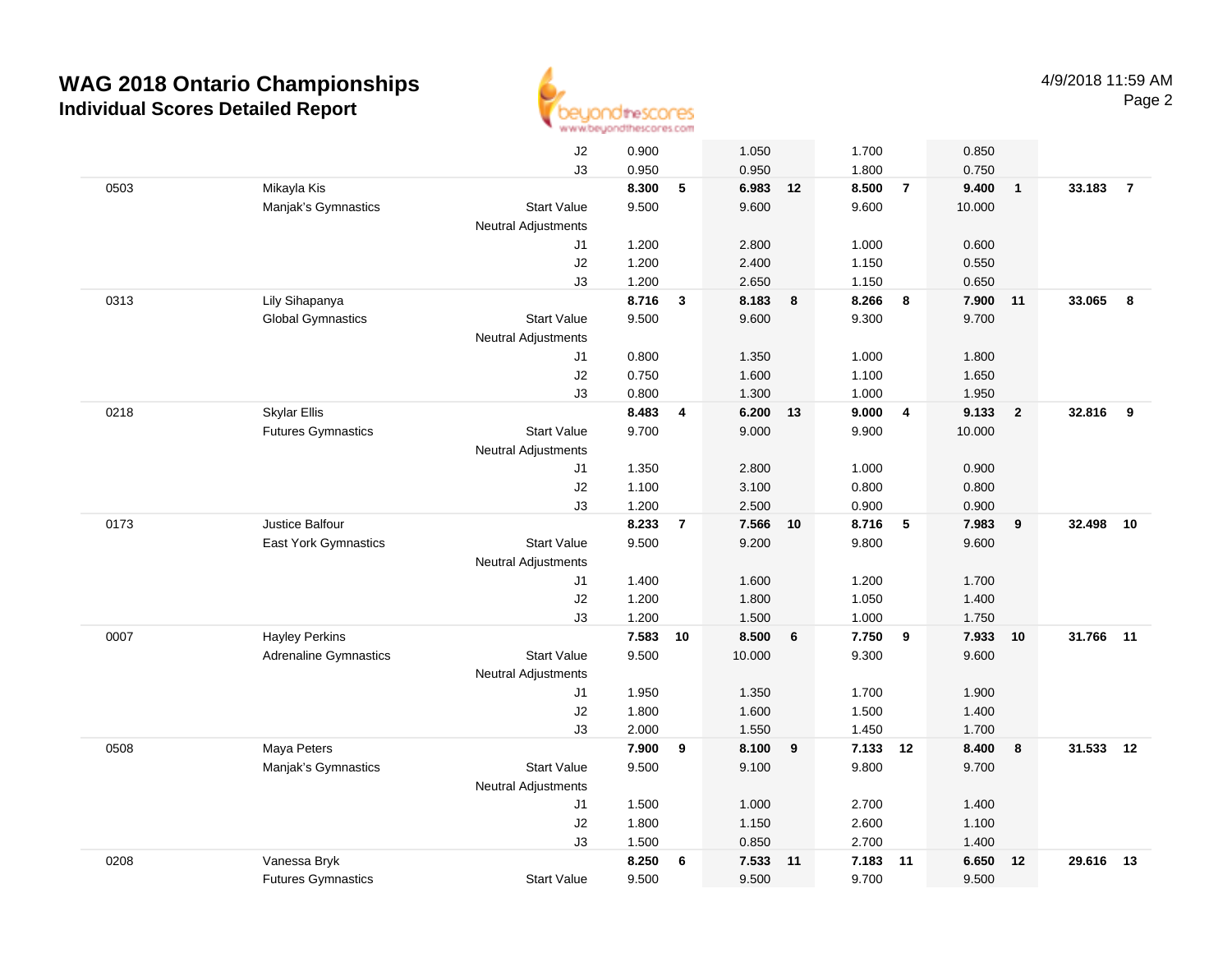

4/9/2018 11:59 AMPage 3

| <b>Neutral Adjustments</b> |       |       |       |       |  |
|----------------------------|-------|-------|-------|-------|--|
| J1                         | 1.350 | 2.000 | 2.600 | 2.850 |  |
| J2                         | 1.150 | 2.100 | 2.550 | 2.800 |  |
| JЗ                         | 1.250 | 1.800 | 2.400 | 2.900 |  |

#### **Gymnastics Ontario Level 10**

**All Around - Age 16+**

| ID   | <b>League ID</b> | <b>Name</b>                       |                            | <b>VT</b> | #              | <b>UB</b> | #              | <b>BB</b> | #                       | <b>FX</b> | #              | AA     | #                       |
|------|------------------|-----------------------------------|----------------------------|-----------|----------------|-----------|----------------|-----------|-------------------------|-----------|----------------|--------|-------------------------|
| 0258 |                  | Dahlia Solorzano-Caruso           |                            | 9.383     | $\overline{2}$ | 9.466     | $\overline{2}$ | 9.550     | $\overline{4}$          | 9.050     | 9              | 37.449 | $\mathbf{1}$            |
|      |                  | Galaxy                            | <b>Start Value</b>         | 10.000    |                | 10.000    |                | 10.000    |                         | 9.800     |                |        |                         |
|      |                  |                                   | Neutral Adjustments        |           |                |           |                |           |                         |           |                |        |                         |
|      |                  |                                   | J1                         | 0.600     |                | 0.500     |                | 0.350     |                         | 0.700     |                |        |                         |
|      |                  |                                   | J2                         | 0.600     |                | 0.550     |                | 0.500     |                         | 0.850     |                |        |                         |
|      |                  |                                   | J3                         | 0.650     |                | 0.550     |                | 0.500     |                         | 0.700     |                |        |                         |
| 0090 |                  | Alexis Didomizio                  |                            | 9.016     | 9              | 9.383     | 5              | 9.650     | $\overline{\mathbf{2}}$ | 9.350     | $\overline{1}$ | 37.399 | $\overline{2}$          |
|      |                  | <b>Burlington Gymnastics Club</b> | <b>Start Value</b>         | 10.000    |                | 10.000    |                | 10.000    |                         | 10.000    |                |        |                         |
|      |                  |                                   | <b>Neutral Adjustments</b> |           |                |           |                |           |                         |           |                |        |                         |
|      |                  |                                   | J1                         | 0.950     |                | 0.550     |                | 0.300     |                         | 0.700     |                |        |                         |
|      |                  |                                   | J2                         | 1.000     |                | 0.600     |                | 0.300     |                         | 0.550     |                |        |                         |
|      |                  |                                   | J3                         | 1.000     |                | 0.700     |                | 0.450     |                         | 0.700     |                |        |                         |
| 0509 |                  | Grace Rojas                       |                            | 9.483     | $\mathbf{1}$   | 9.416     | $\mathbf{3}$   | 9.483     | $\overline{7}$          | 8.550     | 20             | 36.932 | $\mathbf{3}$            |
|      |                  | Manjak's Gymnastics               | <b>Start Value</b>         | 10.000    |                | 10.000    |                | 10.000    |                         | 9.600     |                |        |                         |
|      |                  |                                   | <b>Neutral Adjustments</b> |           |                |           |                |           |                         |           |                |        |                         |
|      |                  |                                   | J1                         | 0.450     |                | 0.700     |                | 0.650     |                         | 1.150     |                |        |                         |
|      |                  |                                   | J2                         | 0.600     |                | 0.550     |                | 0.450     |                         | 1.050     |                |        |                         |
|      |                  |                                   | J3                         | 0.500     |                | 0.500     |                | 0.450     |                         | 0.950     |                |        |                         |
| 0710 |                  | Nika Takagi                       |                            | 9.133     | 6              | 9.400     | 4              | 9.600     | $\mathbf{3}$            | 8.750     | 15             | 36.883 | $\overline{\mathbf{4}}$ |
|      |                  | Shenderey Gymnastics Institute    | <b>Start Value</b>         | 10.000    |                | 10.000    |                | 10.000    |                         | 10.000    |                |        |                         |
|      |                  |                                   | Neutral Adjustments        | 0.100     |                |           |                |           |                         |           |                |        |                         |
|      |                  |                                   | J1                         | 1.000     |                | 0.650     |                | 0.350     |                         | 1.200     |                |        |                         |
|      |                  |                                   | J <sub>2</sub>             | 1.000     |                | 0.600     |                | 0.500     |                         | 1.250     |                |        |                         |
|      |                  |                                   | J3                         | 0.900     |                | 0.550     |                | 0.350     |                         | 1.300     |                |        |                         |
| 0707 |                  | Emma Milne                        |                            | 9.000     | 10             | 8.750     | 15             | 9.500     | 6                       | 9.300     | $\overline{4}$ | 36.550 | -5                      |
|      |                  | Shenderey Gymnastics Institute    | <b>Start Value</b>         | 10.000    |                | 9.500     |                | 10.000    |                         | 10.000    |                |        |                         |
|      |                  |                                   | <b>Neutral Adjustments</b> |           |                |           |                | $-0.200$  |                         |           |                |        |                         |
|      |                  |                                   | J1                         | 1.000     |                | 0.750     |                | 0.250     |                         | 0.650     |                |        |                         |
|      |                  |                                   | J2                         | 1.000     |                | 0.900     |                | 0.400     |                         | 0.750     |                |        |                         |
|      |                  |                                   | J3                         | 1.000     |                | 0.600     |                | 0.250     |                         | 0.700     |                |        |                         |
| 0163 |                  | Megan Dipietro                    |                            | 8.900     | 13             | 9.250     | 9              | 9.033     | 14                      | 9.333     | $\overline{2}$ | 36.516 | 6                       |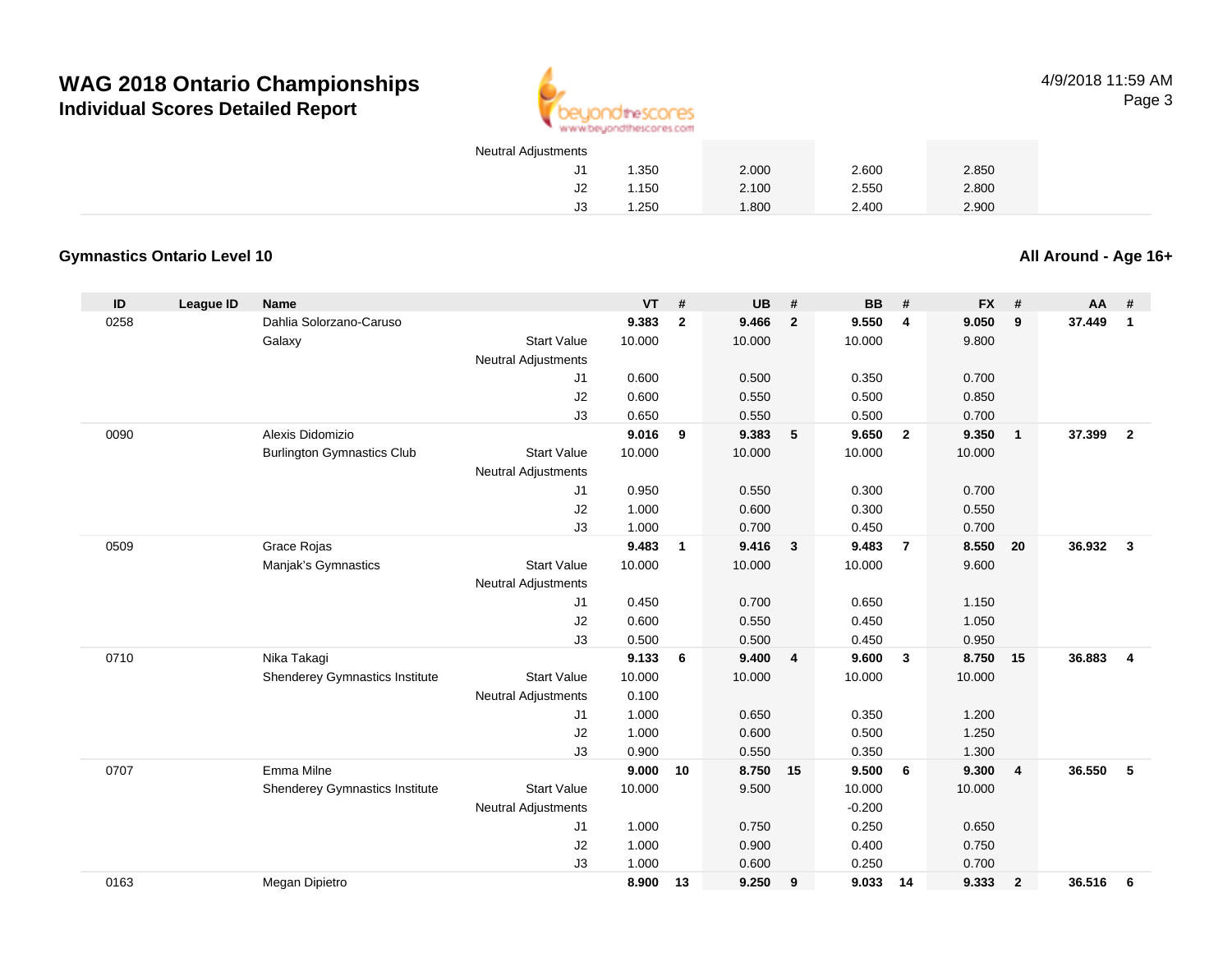

|      | Dynamo Gymnastics                 | <b>Start Value</b>         | 10.000   |              | 10.000   |                            | 9.800    |    | 10.000 |    |           |                |
|------|-----------------------------------|----------------------------|----------|--------------|----------|----------------------------|----------|----|--------|----|-----------|----------------|
|      |                                   | <b>Neutral Adjustments</b> | 0.100    |              |          |                            |          |    |        |    |           |                |
|      |                                   | J1                         | 1.200    |              | 0.650    |                            | 0.900    |    | 0.600  |    |           |                |
|      |                                   | J2                         | 1.300    |              | 0.950    |                            | 0.750    |    | 0.600  |    |           |                |
|      |                                   | J3                         | 1.100    |              | 0.650    |                            | 0.650    |    | 0.800  |    |           |                |
| 0525 | Anna Kasztenny                    |                            | 9.166    | $\sqrt{5}$   | 9.566    | $\overline{\phantom{0}}$ 1 | 8.500 20 |    | 9.233  | 5  | 36.465    | $\overline{7}$ |
|      | Markham Gymnastics Club           | <b>Start Value</b>         | 10.000   |              | 10.000   |                            | 9.700    |    | 10.000 |    |           |                |
|      |                                   | <b>Neutral Adjustments</b> |          |              |          |                            |          |    |        |    |           |                |
|      |                                   | J1                         | 0.750    |              | 0.400    |                            | 1.100    |    | 0.850  |    |           |                |
|      |                                   | J2                         | 0.900    |              | 0.500    |                            | 1.200    |    | 0.750  |    |           |                |
|      |                                   | J3                         | 0.850    |              | 0.400    |                            | 1.300    |    | 0.700  |    |           |                |
| 0783 | Morgan Tong                       |                            | 9.316    | $\mathbf{3}$ | 8.383 21 |                            | 9.250 10 |    | 9.233  | 5  | 36.182 8  |                |
|      | <b>Tristar Gymnastics Club</b>    | <b>Start Value</b>         | 10.000   |              | 9.900    |                            | 10.000   |    | 10.000 |    |           |                |
|      |                                   | <b>Neutral Adjustments</b> |          |              |          |                            |          |    |        |    |           |                |
|      |                                   | J1                         | 0.600    |              | 1.550    |                            | 0.900    |    | 0.700  |    |           |                |
|      |                                   | J2                         | 0.800    |              | 1.500    |                            | 0.750    |    | 0.800  |    |           |                |
|      |                                   | J3                         | 0.650    |              | 1.500    |                            | 0.600    |    | 0.800  |    |           |                |
| 0097 | Alexandria Kline                  |                            | 8.700    | 18           | 8.883    | 12                         | 9.333    | 8  | 9.216  | 6  | 36.132    | 9              |
|      | <b>Burlington Gymnastics Club</b> | <b>Start Value</b>         | 9.500    |              | 9.800    |                            | 10.000   |    | 10.000 |    |           |                |
|      |                                   | <b>Neutral Adjustments</b> |          |              |          |                            |          |    |        |    |           |                |
|      |                                   | J1                         | 0.850    |              | 0.800    |                            | 0.600    |    | 0.800  |    |           |                |
|      |                                   | J2                         | 0.750    |              | 1.000    |                            | 0.650    |    | 0.700  |    |           |                |
|      |                                   | J3                         | 0.800    |              | 0.950    |                            | 0.750    |    | 0.850  |    |           |                |
| 0614 | Alexandria Tonkin                 |                            | 8.566    | 21           | 9.366    | 6                          | 9.233    | 11 | 8.966  | 11 | 36.131    | 10             |
|      | Oakville Gymnastics Club          | <b>Start Value</b>         | 9.700    |              | 10.000   |                            | 10.000   |    | 10.000 |    |           |                |
|      |                                   | <b>Neutral Adjustments</b> |          |              |          |                            |          |    |        |    |           |                |
|      |                                   | J1                         | 1.200    |              | 0.700    |                            | 0.700    |    | 1.100  |    |           |                |
|      |                                   | J2                         | 1.100    |              | 0.650    |                            | 0.900    |    | 1.050  |    |           |                |
|      |                                   | J3                         | 1.100    |              | 0.550    |                            | 0.700    |    | 0.950  |    |           |                |
| 0266 | Breanna Ho                        |                            | 8.916 12 |              | 9.300    | 8                          | 8.866 15 |    | 9.016  | 10 | 36.098 11 |                |
|      | Gemini Gymnastics                 | <b>Start Value</b>         | 9.700    |              | 10.000   |                            | 10.000   |    | 10.000 |    |           |                |
|      |                                   | <b>Neutral Adjustments</b> |          |              |          |                            |          |    |        |    |           |                |
|      |                                   | J1                         | 0.750    |              | 0.800    |                            | 1.100    |    | 1.000  |    |           |                |
|      |                                   | J2                         | 0.750    |              | 0.750    |                            | 1.300    |    | 1.000  |    |           |                |
|      |                                   | J3                         | 0.850    |              | 0.550    |                            | 1.000    |    | 0.950  |    |           |                |
| 0679 | Lindsay Chia                      |                            | 9.033    | 8            | 9.366    | 6                          | 9.533    | 5  | 8.116  | 22 | 36.048    | 12             |
|      | Rose City Gymnastics              | <b>Start Value</b>         | 10.000   |              | 10.000   |                            | 10.000   |    | 9.800  |    |           |                |
|      |                                   | <b>Neutral Adjustments</b> |          |              |          |                            |          |    |        |    |           |                |
|      |                                   | J1                         | 1.000    |              | 0.750    |                            | 0.450    |    | 1.700  |    |           |                |
|      |                                   | J2                         | 1.000    |              | 0.650    |                            | 0.450    |    | 1.500  |    |           |                |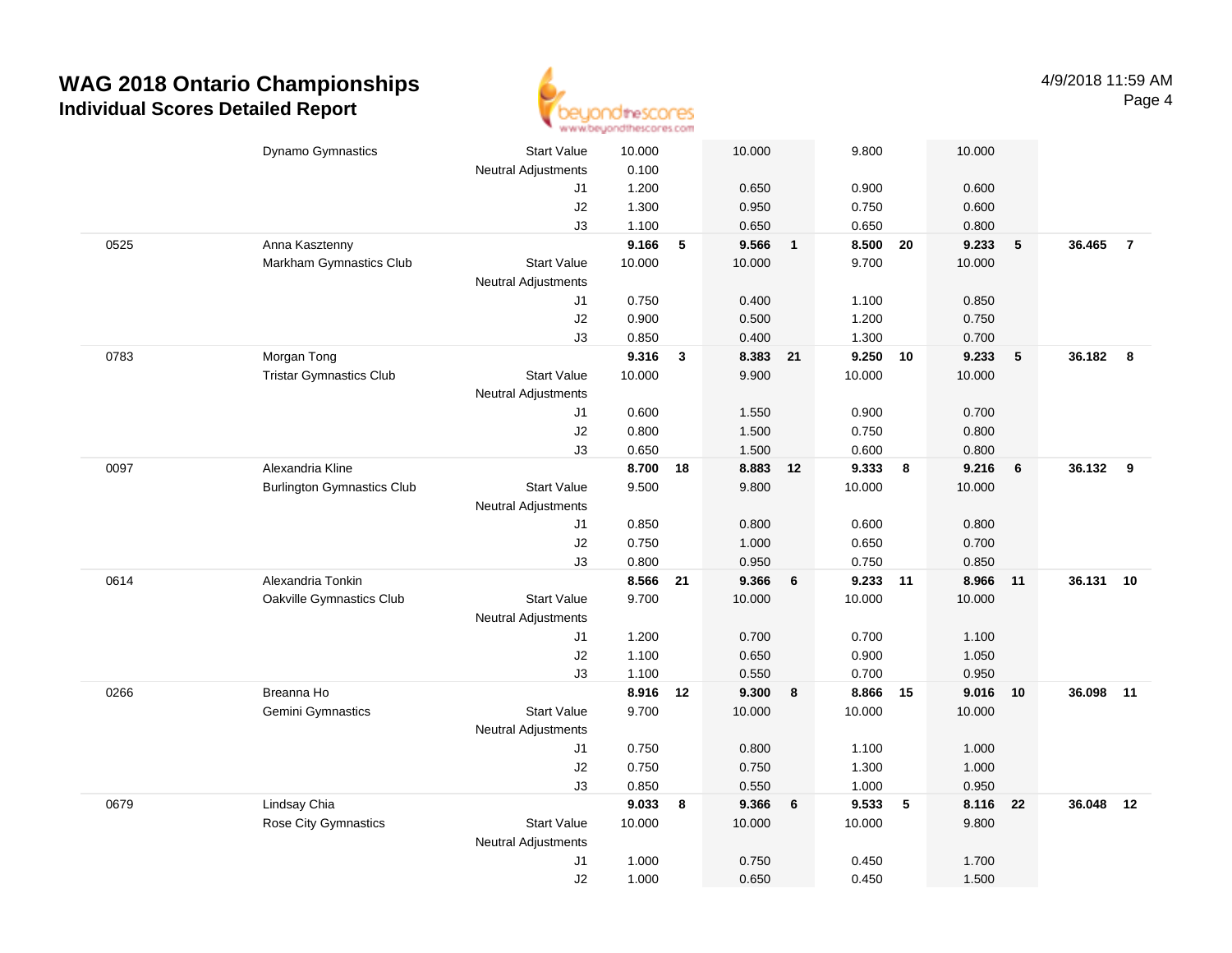

|      |                                   | J3                         | 0.900    |                         | 0.500    |    | 0.500    |                | 1.850  |                |           |    |
|------|-----------------------------------|----------------------------|----------|-------------------------|----------|----|----------|----------------|--------|----------------|-----------|----|
| 0718 | Kayla Folz                        |                            | 8.950 11 |                         | 9.200    | 10 | 8.633    | 17             | 9.183  | $\overline{7}$ | 35.966    | 13 |
|      | <b>Sudbury Laurels</b>            | <b>Start Value</b>         | 9.700    |                         | 9.900    |    | 9.800    |                | 9.900  |                |           |    |
|      |                                   | <b>Neutral Adjustments</b> |          |                         |          |    |          |                |        |                |           |    |
|      |                                   | J1                         | 0.750    |                         | 0.650    |    | 1.400    |                | 0.750  |                |           |    |
|      |                                   | J2                         | 0.750    |                         | 0.700    |    | 1.000    |                | 0.750  |                |           |    |
|      |                                   | J3                         | 0.750    |                         | 0.750    |    | 1.100    |                | 0.650  |                |           |    |
| 0422 | Alida Bonomo                      |                            | 9.233    | $\overline{\mathbf{4}}$ | 8.616 18 |    | 9.216    | 12             | 8.866  | 13             | 35.931    | 14 |
|      | Hamilton Wentworth Regionettes    | <b>Start Value</b>         | 10.000   |                         | 9.600    |    | 10.000   |                | 10.000 |                |           |    |
|      |                                   | <b>Neutral Adjustments</b> |          |                         |          |    |          |                |        |                |           |    |
|      |                                   | J1                         | 0.800    |                         | 0.900    |    | 0.800    |                | 1.050  |                |           |    |
|      |                                   | J2                         | 0.700    |                         | 1.150    |    | 0.750    |                | 1.050  |                |           |    |
|      |                                   | J3                         | 0.800    |                         | 0.900    |    | 0.800    |                | 1.300  |                |           |    |
| 0228 | Hope Moxam                        |                            | 8.516    | 22                      | 8.433    | 20 | 9.716    | $\overline{1}$ | 8.966  | 11             | 35.631    | 15 |
|      | <b>Futures Gymnastics</b>         | <b>Start Value</b>         | 9.700    |                         | 9.700    |    | 10.000   |                | 10.000 |                |           |    |
|      |                                   | Neutral Adjustments        |          |                         |          |    |          |                |        |                |           |    |
|      |                                   | J1                         | 1.200    |                         | 1.150    |    | 0.350    |                | 1.050  |                |           |    |
|      |                                   | J2                         | 1.100    |                         | 1.400    |    | 0.350    |                | 1.050  |                |           |    |
|      |                                   | J3                         | 1.250    |                         | 1.250    |    | 0.150    |                | 1.000  |                |           |    |
| 0780 | Alana Ricketts                    |                            | 8.483    | 23                      | 8.266 22 |    | 9.550    | $\overline{4}$ | 9.316  | $\mathbf{3}$   | 35.615 16 |    |
|      | <b>Tristar Gymnastics Club</b>    | <b>Start Value</b>         | 9.500    |                         | 9.700    |    | 9.900    |                | 9.900  |                |           |    |
|      |                                   | <b>Neutral Adjustments</b> |          |                         |          |    |          |                |        |                |           |    |
|      |                                   | J1                         | 1.000    |                         | 1.450    |    | 0.450    |                | 0.650  |                |           |    |
|      |                                   | J2                         | 1.100    |                         | 1.550    |    | 0.350    |                | 0.450  |                |           |    |
|      |                                   | J3                         | 0.950    |                         | 1.300    |    | 0.250    |                | 0.650  |                |           |    |
| 0501 | Effie Ferguson                    |                            | 8.650    | 20                      | 8.716    | 16 | 9.250    | 10             | 8.950  | 12             | 35.566    | 17 |
|      | Manjak's Gymnastics               | <b>Start Value</b>         | 9.500    |                         | 9.600    |    | 10.000   |                | 10.000 |                |           |    |
|      |                                   | Neutral Adjustments        |          |                         |          |    |          |                |        |                |           |    |
|      |                                   | J1                         | 0.800    |                         | 0.900    |    | 0.800    |                | 1.100  |                |           |    |
|      |                                   | J2                         | 0.850    |                         | 1.000    |    | 0.700    |                | 1.000  |                |           |    |
|      |                                   | J3                         | 0.900    |                         | 0.750    |    | 0.750    |                | 1.050  |                |           |    |
| 0093 | Alexis Geneau                     |                            | 8.816    | 15                      | 8.816 14 |    | 9.166 13 |                | 8.650  | 17             | 35.448    | 18 |
|      | <b>Burlington Gymnastics Club</b> | <b>Start Value</b>         | 9.700    |                         | 9.700    |    | 9.900    |                | 9.800  |                |           |    |
|      |                                   | Neutral Adjustments        |          |                         |          |    |          |                |        |                |           |    |
|      |                                   | J1                         | 0.950    |                         | 0.950    |    | 0.750    |                | 1.100  |                |           |    |
|      |                                   | J2                         | 0.750    |                         | 0.950    |    | 0.800    |                | 1.250  |                |           |    |
|      |                                   | J3                         | 0.950    |                         | 0.750    |    | 0.650    |                | 1.100  |                |           |    |
| 0109 | Kristen Zucker                    |                            | 8.333    | 25                      | 8.600    | 19 | 9.316    | 9              | 9.050  | 9              | 35.299    | 19 |
|      | <b>Burlington Gymnastics Club</b> | <b>Start Value</b>         | 9.500    |                         | 9.700    |    | 9.900    |                | 9.800  |                |           |    |
|      |                                   | <b>Neutral Adjustments</b> |          |                         |          |    |          |                |        |                |           |    |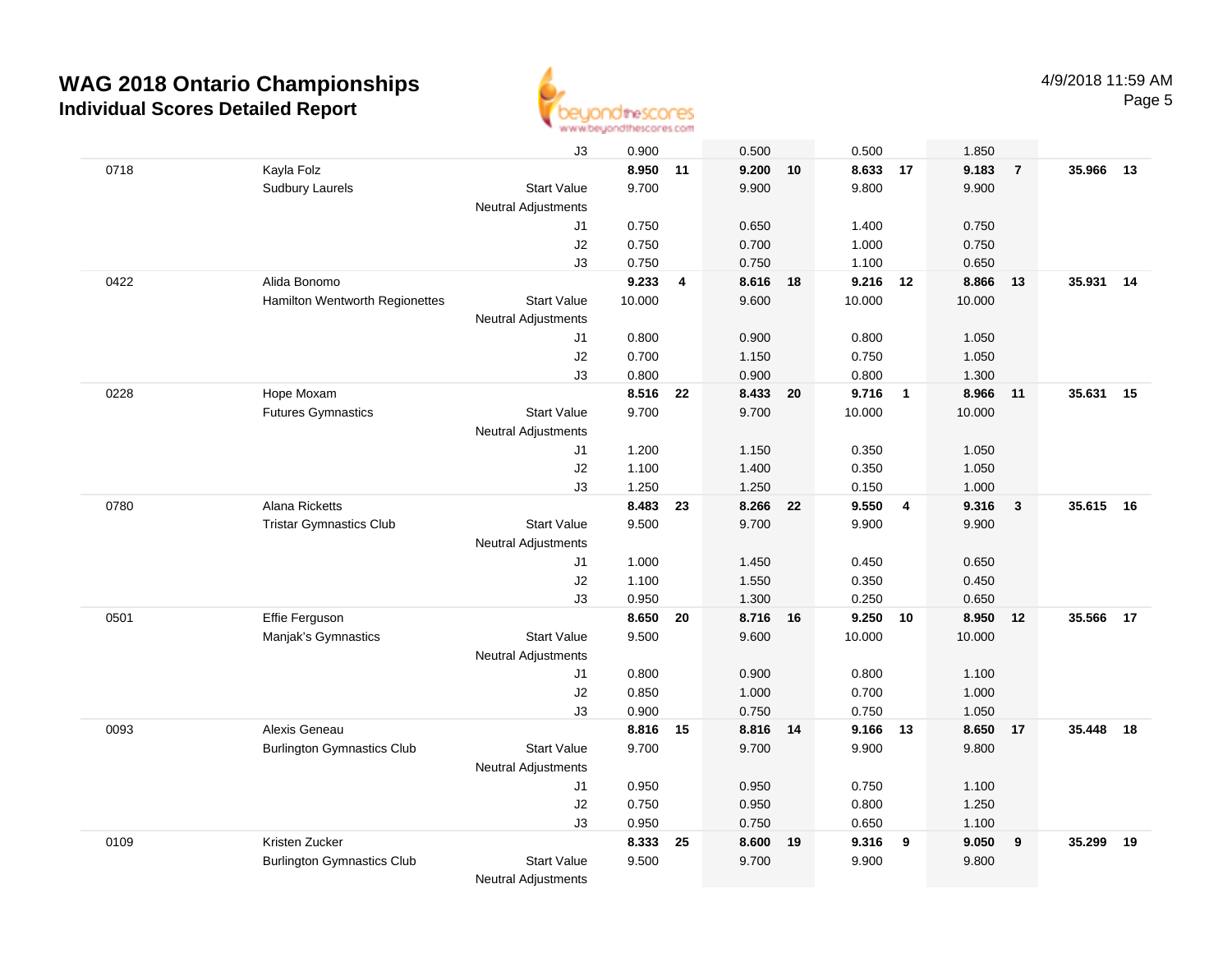

|      |                          | J1                         | 1.100 |                | 1.200    |    | 0.700    |    | 0.850  |    |           |    |
|------|--------------------------|----------------------------|-------|----------------|----------|----|----------|----|--------|----|-----------|----|
|      |                          | J2                         | 1.300 |                | 1.150    |    | 0.650    |    | 0.650  |    |           |    |
|      |                          | J3                         | 1.100 |                | 0.950    |    | 0.400    |    | 0.750  |    |           |    |
| 0505 | Lana McKay               |                            | 8.766 | 16             | 9.150 11 |    | 8.483 21 |    | 8.783  | 14 | 35.182 20 |    |
|      | Manjak's Gymnastics      | <b>Start Value</b>         | 9.500 |                | 10.000   |    | 9.400    |    | 9.900  |    |           |    |
|      |                          | <b>Neutral Adjustments</b> |       |                |          |    |          |    |        |    |           |    |
|      |                          | J1                         | 0.850 |                | 0.800    |    | 1.000    |    | 1.100  |    |           |    |
|      |                          | J2                         | 0.650 |                | 1.000    |    | 0.850    |    | 1.000  |    |           |    |
|      |                          | J3                         | 0.700 |                | 0.750    |    | 0.900    |    | 1.250  |    |           |    |
| 0609 | Mackenzie Robinson       |                            | 8.666 | 19             | 8.716 16 |    | 8.316 22 |    | 9.133  | 8  | 34.831 21 |    |
|      | Oakville Gymnastics Club | <b>Start Value</b>         | 9.700 |                | 9.800    |    | 9.700    |    | 10.000 |    |           |    |
|      |                          | <b>Neutral Adjustments</b> |       |                |          |    |          |    |        |    |           |    |
|      |                          | J1                         | 1.150 |                | 1.250    |    | 1.400    |    | 0.900  |    |           |    |
|      |                          | J2                         | 0.950 |                | 0.900    |    | 1.300    |    | 0.800  |    |           |    |
|      |                          | J3                         | 1.000 |                | 1.100    |    | 1.450    |    | 0.900  |    |           |    |
| 0305 | Maya Fernando            |                            | 8.466 | 24             | 8.050 25 |    | 8.733 16 |    | 8.866  | 13 | 34.115 22 |    |
|      | <b>Global Gymnastics</b> | <b>Start Value</b>         | 9.700 |                | 9.600    |    | 9.900    |    | 9.800  |    |           |    |
|      |                          | <b>Neutral Adjustments</b> |       |                |          |    |          |    |        |    |           |    |
|      |                          | J1                         | 1.200 |                | 1.400    |    | 1.300    |    | 1.000  |    |           |    |
|      |                          | J2                         | 1.300 |                | 1.650    |    | 1.100    |    | 0.800  |    |           |    |
|      |                          | J3                         | 1.200 |                | 1.600    |    | 1.100    |    | 1.000  |    |           |    |
| 0499 | Sara Cristiano           |                            | 8.733 | 17             | 8.183    | 23 | 8.566    | 18 | 8.616  | 18 | 34.098    | 23 |
|      | Manjak's Gymnastics      | <b>Start Value</b>         | 9.700 |                | 9.500    |    | 9.700    |    | 9.700  |    |           |    |
|      |                          | Neutral Adjustments        |       |                |          |    |          |    |        |    |           |    |
|      |                          | J1                         | 0.900 |                | 1.250    |    | 1.250    |    | 1.100  |    |           |    |
|      |                          | $\sf J2$                   | 1.150 |                | 1.500    |    | 1.100    |    | 1.050  |    |           |    |
|      |                          | J3                         | 0.850 |                | 1.200    |    | 1.050    |    | 1.100  |    |           |    |
| 0507 | Sophia Ogburn            |                            | 9.116 | $\overline{7}$ | 8.816 14 |    | 7.600    | 24 | 8.550  | 20 | 34.082 24 |    |
|      | Manjak's Gymnastics      | <b>Start Value</b>         | 9.700 |                | 9.800    |    | 9.300    |    | 9.700  |    |           |    |
|      |                          | Neutral Adjustments        |       |                |          |    |          |    |        |    |           |    |
|      |                          | J1                         | 0.600 |                | 1.100    |    | 1.800    |    | 1.000  |    |           |    |
|      |                          | J2                         | 0.550 |                | 1.000    |    | 1.700    |    | 1.150  |    |           |    |
|      |                          | J3                         | 0.600 |                | 0.850    |    | 1.600    |    | 1.300  |    |           |    |
| 0603 | <b>Charlotte Lister</b>  |                            | 7.950 | 29             | 8.083 24 |    | 9.250    | 10 | 8.550  | 20 | 33.833 25 |    |
|      | Oakville Gymnastics Club | <b>Start Value</b>         | 9.700 |                | 9.600    |    | 9.900    |    | 10.000 |    |           |    |
|      |                          | Neutral Adjustments        |       |                |          |    |          |    |        |    |           |    |
|      |                          | J1                         | 1.700 |                | 1.400    |    | 0.800    |    | 1.450  |    |           |    |
|      |                          | J2                         | 1.700 |                | 1.650    |    | 0.500    |    | 1.550  |    |           |    |
|      |                          | J3                         | 1.850 |                | 1.500    |    | 0.650    |    | 1.350  |    |           |    |
| 0222 | Jouy Khalil              |                            | 7.816 | 31             | 7.916    | 27 | 8.500    | 20 | 8.950  | 12 | 33.182 26 |    |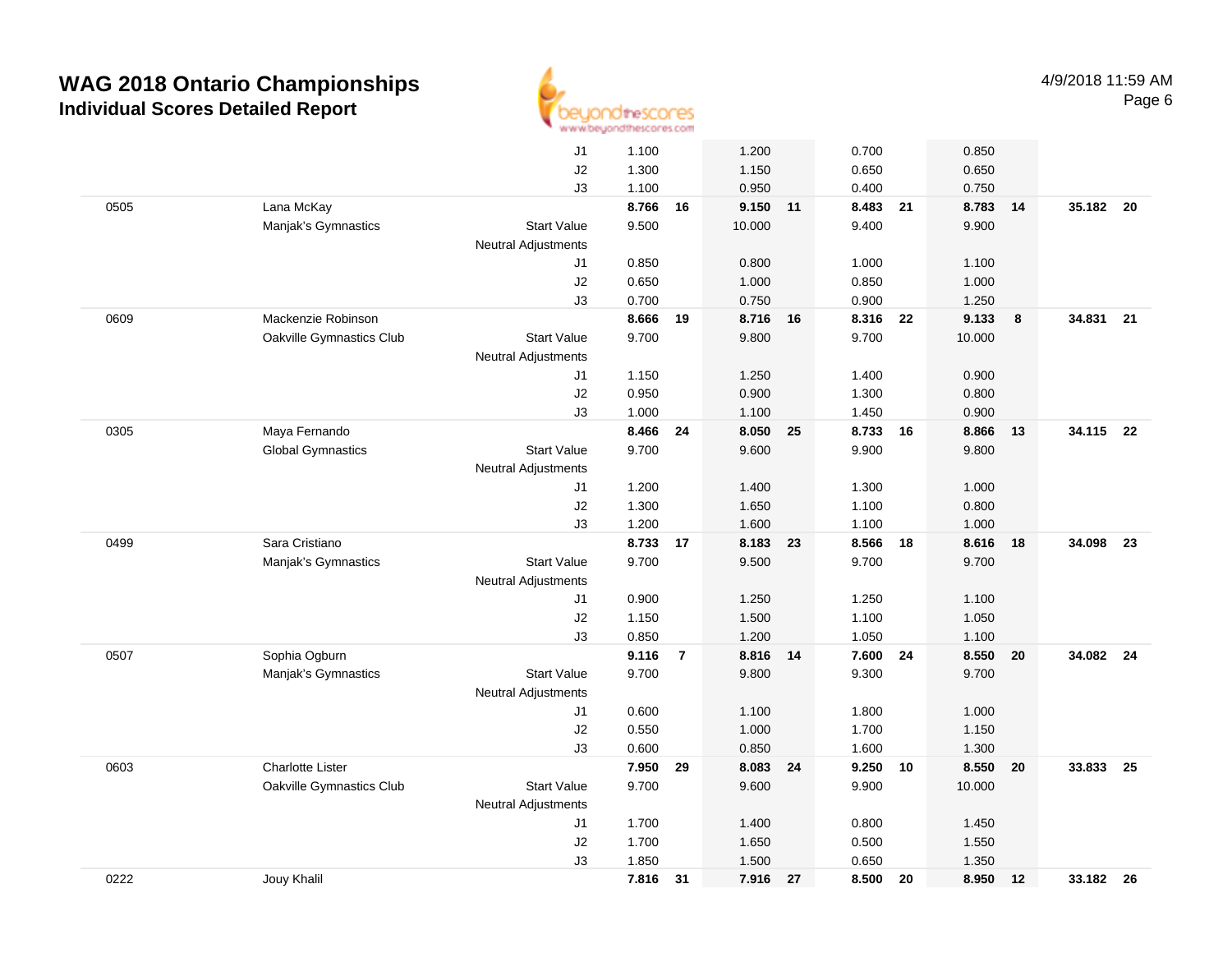

|      | <b>Futures Gymnastics</b>                   | <b>Start Value</b>         | 9.500          |    | 9.700          |                | 9.200             |    | 10.000          |    |           |     |
|------|---------------------------------------------|----------------------------|----------------|----|----------------|----------------|-------------------|----|-----------------|----|-----------|-----|
|      |                                             | <b>Neutral Adjustments</b> |                |    |                |                |                   |    | $-0.100$        |    |           |     |
|      |                                             | J1                         | 1.750          |    | 1.600          |                | 0.650             |    | 0.950           |    |           |     |
|      |                                             | J2                         | 1.600          |    | 2.000          |                | 0.650             |    | 0.950           |    |           |     |
|      |                                             | J3                         | 1.700          |    | 1.750          |                | 0.800             |    | 0.950           |    |           |     |
| 0497 | Claudia Bartoszek                           |                            | 7.866          | 30 | 9.316          | $\overline{7}$ | 7.483             | 26 | 8.050           | 23 | 32.715 27 |     |
|      | Manjak's Gymnastics                         | <b>Start Value</b>         | 9.700          |    | 10.000         |                | 9.200             |    | 9.500           |    |           |     |
|      |                                             | <b>Neutral Adjustments</b> |                |    |                |                |                   |    |                 |    |           |     |
|      |                                             | J1                         | 2.000          |    | 0.700          |                | 1.750             |    | 1.400           |    |           |     |
|      |                                             | $\sf J2$                   | 1.700          |    | 0.800          |                | 1.650             |    | 1.350           |    |           |     |
| 0528 |                                             | J3                         | 1.800          | 27 | 0.550          |                | 1.750             |    | 1.600           |    | 32.649    | -28 |
|      | Sofia Psihopedas<br>Markham Gymnastics Club | <b>Start Value</b>         | 8.216<br>9.500 |    | 8.650<br>9.600 | 17             | 7.133 28<br>9.600 |    | 8.650<br>10.000 | 17 |           |     |
|      |                                             | <b>Neutral Adjustments</b> |                |    |                |                |                   |    | 0.100           |    |           |     |
|      |                                             | J1                         | 1.250          |    | 1.000          |                | 2.400             |    | 1.350           |    |           |     |
|      |                                             | J2                         | 1.350          |    | 0.850          |                | 2.400             |    | 1.400           |    |           |     |
|      |                                             | J3                         | 1.250          |    | 1.000          |                | 2.600             |    | 1.600           |    |           |     |
| 0021 | Abigail Panilan-Yan                         |                            | 8.266          | 26 | 8.850          | 13             | 7.333 27          |    | 8.033           | 24 | 32.482 29 |     |
|      | All Star Sports Centre                      | <b>Start Value</b>         | 9.500          |    | 9.800          |                | 9.700             |    | 9.500           |    |           |     |
|      |                                             | <b>Neutral Adjustments</b> |                |    |                |                |                   |    |                 |    |           |     |
|      |                                             | J1                         | 1.250          |    | 0.900          |                | 2.400             |    | 1.600           |    |           |     |
|      |                                             | J2                         | 1.300          |    | 0.950          |                | 2.300             |    | 1.300           |    |           |     |
|      |                                             | J3                         | 1.150          |    | 1.000          |                | 2.400             |    | 1.500           |    |           |     |
| 0206 | Megan Au                                    |                            | 7.950          | 29 | 7.383          | 28             | 8.550             | 19 | 8.300           | 21 | 32.183    | 30  |
|      | <b>Futures Gymnastics</b>                   | <b>Start Value</b>         | 9.500          |    | 9.600          |                | 9.600             |    | 9.500           |    |           |     |
|      |                                             | <b>Neutral Adjustments</b> |                |    |                |                |                   |    |                 |    |           |     |
|      |                                             | J1                         | 1.600          |    | 2.000          |                | 1.200             |    | 1.100           |    |           |     |
|      |                                             | J2                         | 1.450          |    | 2.450          |                | 0.950             |    | 1.350           |    |           |     |
|      |                                             | J3                         | 1.600          |    | 2.200          |                | 1.000             |    | 1.150           |    |           |     |
| 0506 | Mallory Metcalfe                            |                            | 8.866 14       |    | 6.316 30       |                | 7.683 23          |    | 8.583           | 19 | 31.448 31 |     |
|      | Manjak's Gymnastics                         | <b>Start Value</b>         | 9.700          |    | 7.500          |                | 9.700             |    | 9.800           |    |           |     |
|      |                                             | <b>Neutral Adjustments</b> |                |    |                |                |                   |    |                 |    |           |     |
|      |                                             | J1                         | 0.900          |    | 1.300          |                | 2.200             |    | 1.200           |    |           |     |
|      |                                             | J2                         | 0.850          |    | 1.250          |                | 1.850             |    | 1.200           |    |           |     |
|      |                                             | J3                         | 0.750          |    | 1.000          |                | 2.000             |    | 1.250           |    |           |     |
| 0207 | Carly Au                                    |                            | 8.083          | 28 | 8.000          | 26             | 7.516 25          |    | 7.800           | 25 | 31.399    | 32  |
|      | <b>Futures Gymnastics</b>                   | <b>Start Value</b>         | 9.500          |    | 9.600          |                | 9.700             |    | 9.600           |    |           |     |
|      |                                             | <b>Neutral Adjustments</b> |                |    |                |                |                   |    |                 |    |           |     |
|      |                                             | J1                         | 1.500          |    | 1.500          |                | 2.300             |    | 1.900           |    |           |     |
|      |                                             | J2                         | 1.250          |    | 1.750          |                | 2.150             |    | 1.850           |    |           |     |